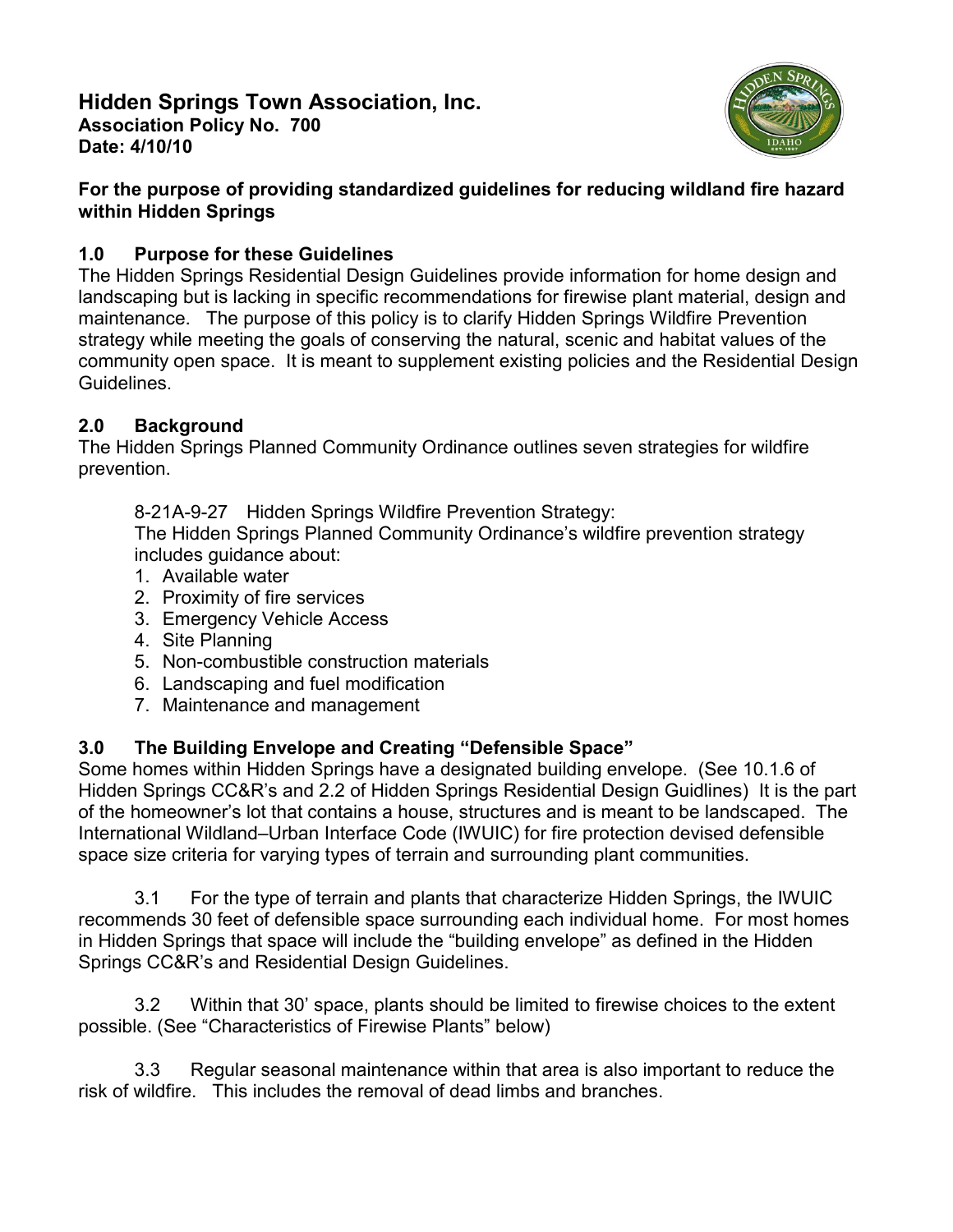3.4 Creating defensible space is the first line of defense in reducing wildfire threats and is the responsibility of each homeowner.

# **4.0 Maintaining Transition Areas**

The Transition Area is the portion of a home owner's lot that is outside the building envelope but is not common open space subject to the conservation easement. The Hidden Springs Residential Design Guidelines recommend that the Transition Areas remain in a natural state similar to the common open space in order to retain both the wildlife habitat value and the natural aesthetic value of the community. At the same time these areas need to provide a reasonable safety buffer from the potential of wildfire from the adjacent open space land. While it is impossible to make a home fireproof, a home owner can use proper maintenance techniques to conserve backyard habitat and reduce the threat of fire.

4.1 The Hidden Springs Town Association (HSTA) will provide information to homeowners about caring for the Transition Area of their lot.

4.2 Shrubs such as sagebrush, rabbitbrush and bitterbrush are highly valued native plants that provide habitat. When left to grow in dense stands near homes they can become a fire hazard. Cut and remove shrubs so that they are at least 3x their height apart when measured from the outer edge of the shrub.

4.3 Several shrubs can be left in a clump as long as the recommended spacing between adjacent shrubs is maintained.



4.4 Remove as much dead plant material as possible.

4.5 Greater distance may be needed between the native shrubs and evergreen trees / shrubs that have been planted in the building envelope next to natural areas.

4.6 Avoid removing all shrubs and grasses, as it detracts from the scenic and habitat values embraced by the Hidden Springs founding principles.

## **5.0 Grass in Transition Areas**

The invasion of annual exotic grasses that occur on foothill slopes throughout Hidden Springs and the Boise Front are commonly know as Cheat Grass (Bromus techtorum) and Medusa Head (Taeniatherum caput-medusae). They out-compete native perennial grasses that are part of quality habitat and less susceptible to fast fires.

- 5.1 Cut annual grasses each spring using a weed cutter or by hand pulling.
- 5.2 Rake up duff and debris, bag and remove from area.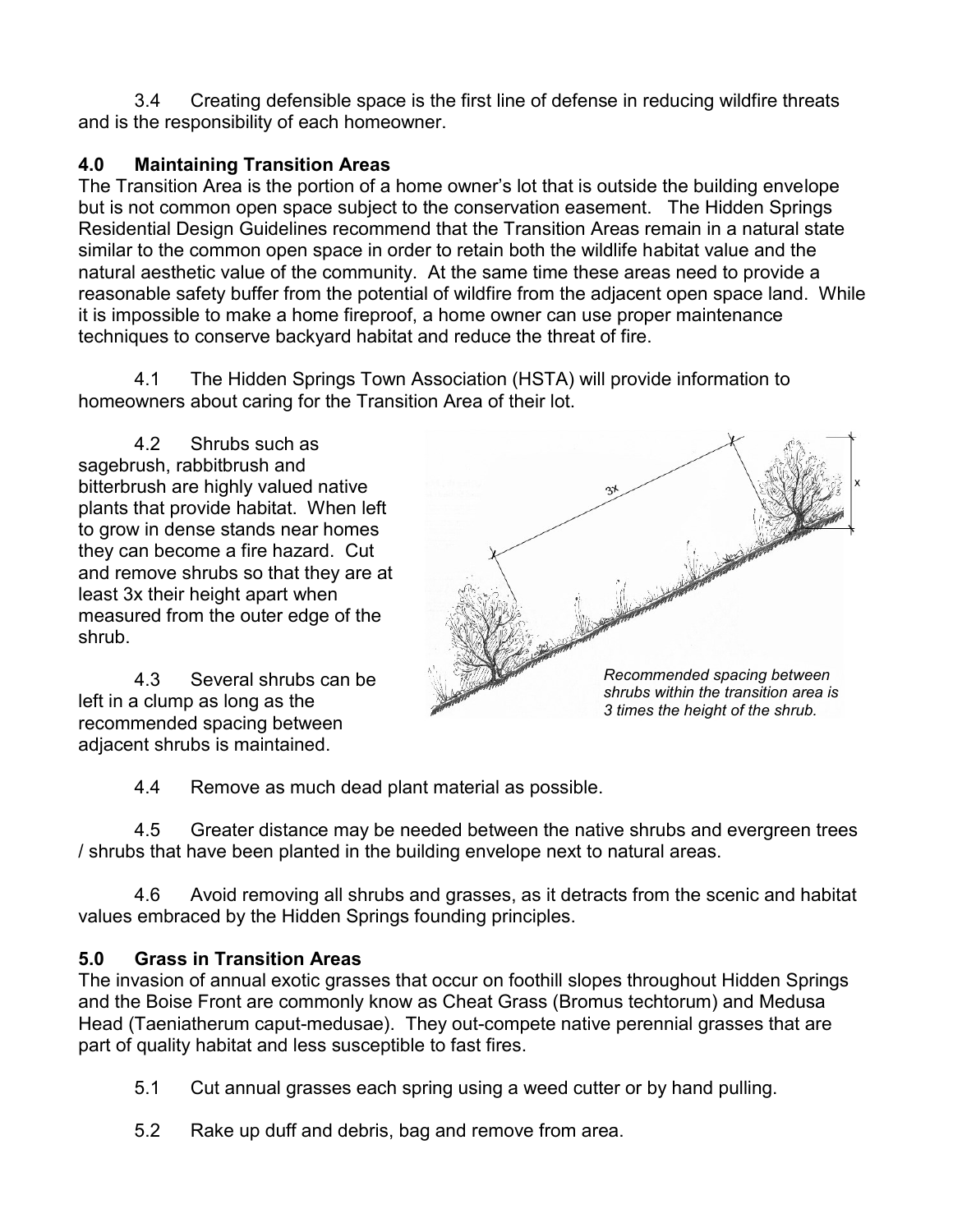5.3 Leave native grasses as they can help displace the annual grasses over time.

5.5 Avoid gas powered weed trimmers or using any gas or electric weed trimmers during the hot dry summer months to avoid starting a fire.

5.6 For those interested in restoring native grasses within their transition areas, see the Town Association Office for assistance.

### **6.0 Characteristics of Firewise Plants for the Building Envelope:**

#### (Adapted from Appendix F, IWUIC)

The following information helps to define "firewise" plants and recommends plants that fit those criteria. This list is not definitive nor exhaustive, there are many resources available to help homeowners with this challenge.

6.1 All plants will burn under extreme fire weather conditions such as drought. However, plants burn at different intensities and rates of consumption. Fire-resistive plants burn at a relatively low intensity, with a slow rate of spread and with short flame lengths. The following are characteristics of fire-resistive (firewise) vegetation.

- Plant growth with little or no accumulation of dead vegetation (either on the ground or standing upright).
- Non-resinous plants (plants without flammable oils and/or sap)
- Low growing vegetation with low fuel capacity (such as a grass area as opposed to a forest or shrub-covered land).
- Plants with high moisture content (plants that retain a large amount of water in their leaves and stems even through the hot summer months).
- Plants without ladder fuels (small, fine branches and limbs between the ground and the canopy of overtopping shrubs and trees).
- Plants requiring little maintenance (slow-growing plants that retain a low, tidy habit with little need for pruning or trimming).
- Plants with thick woody stems and branches that require prolonged heating to ignite.

## **7.0 Examples of Firewise Plants for the Building Envelope:**

### **Shade Trees**

| <b>Common Name</b>         | <b>Botanical Name</b>              |
|----------------------------|------------------------------------|
| <b>Skyline Honeylocust</b> | Gleditsia Triacanthos 'Skyline'    |
| <b>Green Ash varieties</b> | Fraxinus pennsylvanica             |
| White Ash varieties        | Fraxinus americana                 |
| American Sweetgum          | Liquidambar styraciflua            |
| <b>Common Hackberry</b>    | Celtic occidentalis                |
| <b>Purple Robe Locust</b>  | Robinia pseudoacacia 'Purple Robe' |
| <b>Ornamental Trees</b>    |                                    |
| <b>Common Name</b>         | <b>Botanical Name</b>              |
| European Mt. Ash           | Sorbus aucuparia                   |
| Eastern Redbud             | Circus canadensis                  |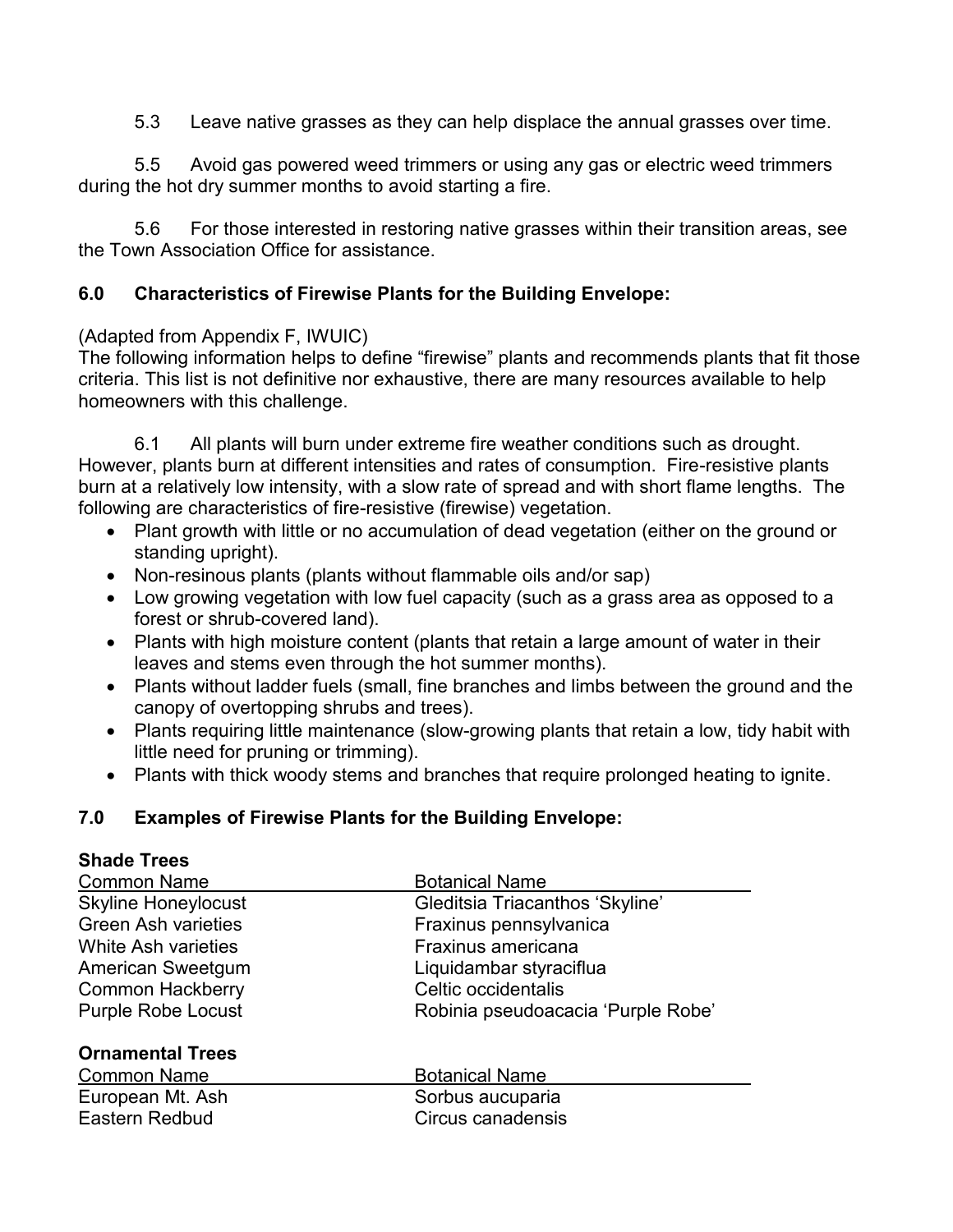| Netleaf Hackberry           | Celtis reticulata         |
|-----------------------------|---------------------------|
| <b>Amur Maple</b>           | Acer ginnala              |
| <b>Heritage River Birch</b> | Betula nigra 'Cully'      |
| <b>Washington Hawthorn</b>  | Crataegus Phaenopyrum     |
| Crabapple species           | <b>Malus</b>              |
| Chokecherry                 | Prunus virginiana         |
| Serviceberry species        | Amelanchier               |
| <b>Desert Willow</b>        | <b>Chilopsis linearis</b> |
| <b>Silver Buffaloberry</b>  | Shepherdia argentea       |
|                             |                           |
| <b>Evergreen Shrubs</b>     |                           |

Common Name **Botanical Name** Cranberry Cotoneaster **Coloneaster** Cotoneaster apiculatus Oregon Grape **Mahonia** aquifolium Creeping Oregon Grape Mahonia repens Boxwood **Paxistima myrtifolia** Yucca **Yucca** Yucca Agave Agave

#### **Deciduous Shrubs**

| Common Name                       |
|-----------------------------------|
| Serviceberry (shrub types)        |
| <b>Blue Mist Spirea</b>           |
| Dogwood varieties                 |
| <b>Dwarf Burning Bush</b>         |
| <b>Mountain Spray</b>             |
| Syringa / Mock Orange             |
| <b>Western Sandcherry</b>         |
| <b>Oakleaf Sumac</b>              |
| Low-Gro Sumac                     |
| <b>Flowering Currant</b>          |
| <b>Woods Rose</b>                 |
| Lilac                             |
| <b>Compact American Cranberry</b> |
| <b>Bush Honeysuckle</b>           |
| Mountain ninebark                 |
|                                   |

#### **Groundcover**

| Common Name             | <b>Botanical Name</b>   |  |
|-------------------------|-------------------------|--|
| Rosy Pussytoes          | Antennaria rosea        |  |
| <b>Kinnikinnick</b>     | Arctostaphylos uva-ursi |  |
| Purple Ice Plant        | Delosperma cooperi      |  |
| <b>Yellow Ice Plant</b> | Delosperma nubigenum    |  |
| <b>Wild Strawberry</b>  | Fragaria                |  |
| Creeping phlox          | Phlox subulata          |  |
| Sedum varieties         | Sedum                   |  |
| Speedwell               | Veronica                |  |

**Vines** (vines may require heavy trimming in order to reduce dead material)

Botanical Name Amelanchier

Cornus sericea, etc.

Philadelphus species

Prunus besseyi Rhus triloba Rhus aromatica

Rosa woodsii

Viburnum trilobum Lonicera involucrata Physocarpus monogynus

Holodiscus

**Ribes** 

Syringa

Caryopteris x clandonensis

Euonymus alatus 'Compactus'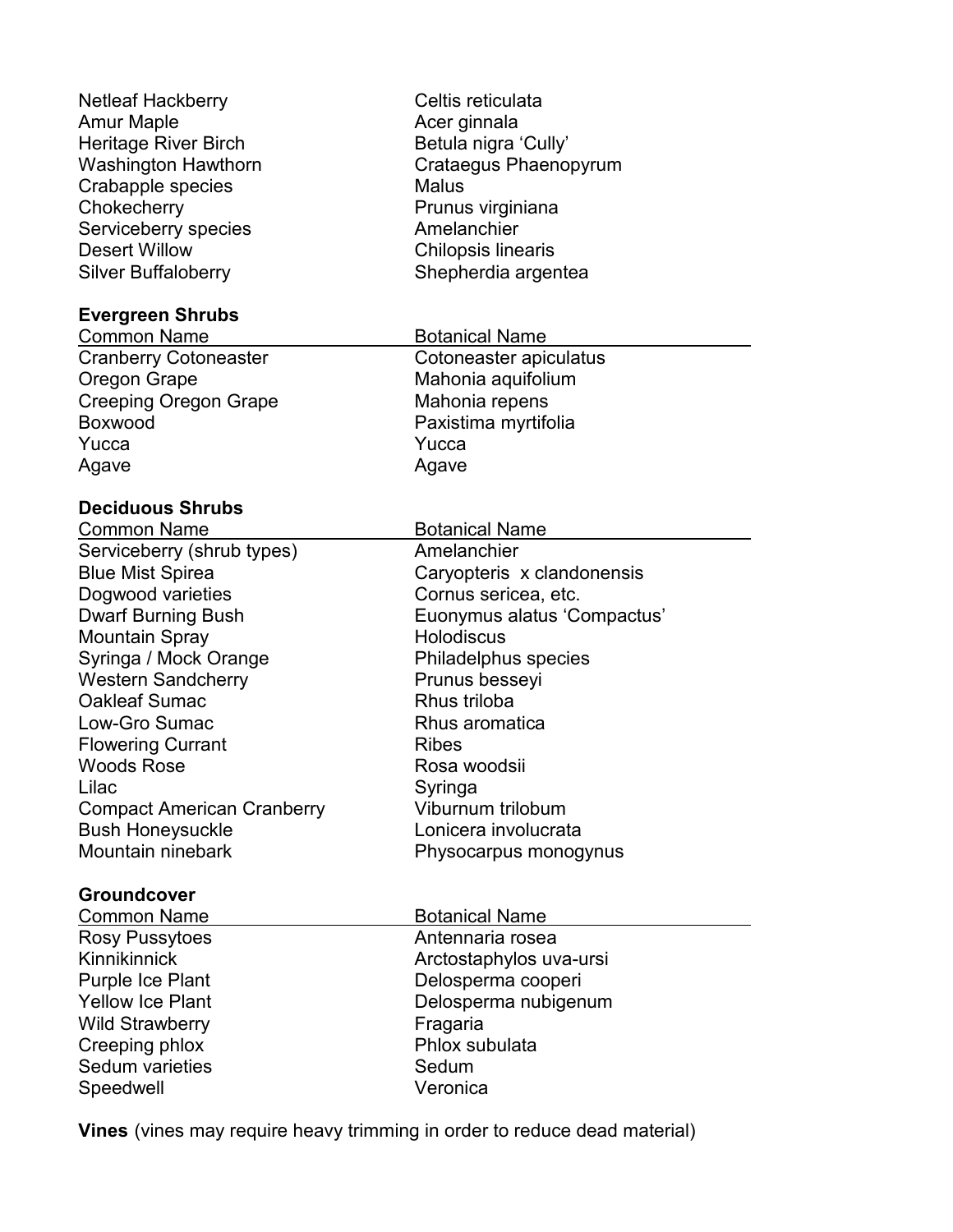| <b>Common Name</b>              | <b>Botanical Name</b>                     |
|---------------------------------|-------------------------------------------|
| <b>Trumpet Vine</b>             | Campsis radicans                          |
| <b>Climbing Honeysuckle</b>     | Lonicera                                  |
| <b>Clematis</b>                 | <b>Clematis</b>                           |
| Grapes                          | Vitis                                     |
| Virginia Creeper                | Parthenocissus cinquefolia                |
| <b>Perennials</b>               |                                           |
| <b>Common Name</b>              | <b>Botanical Name</b>                     |
| <b>Red Yucca</b>                | Hesperaloe parviflora                     |
| Columbine                       | Aquilegia                                 |
| <b>Sea Thrift</b>               | Armeria maritima                          |
| <b>Buckwheat varieties</b>      | Eriogonum                                 |
| Coneflower                      | Echinacea                                 |
| <b>Blanket Flower</b>           | Gaillardia                                |
| <b>Sun Rose</b>                 | Helianthemum nummularium                  |
| <b>Blue Flax</b>                | Linum                                     |
| <b>Evening Primrose</b>         | Oenothera                                 |
| Penstemon or Beardtongue        | Penstemon                                 |
| <b>Mexican Hat</b>              | Ratiba columnifera                        |
| <b>Flowering Sage varieties</b> | Salvia                                    |
| Lambs Ear                       | Stachys byzantina                         |
| Yucca varieties                 | Yucca                                     |
| <b>Aster varieties</b>          | Aster                                     |
| <b>Spotted Gayfeather</b>       | Liatris punctata                          |
| <b>Prickly Pear Cactus</b>      | Opuntia spp.                              |
| Grass / Turf                    |                                           |
| Legacy Buffalo Grass -          | Buchloe dactyloides 'Legacy' -            |
|                                 | best planted in plugs, not shade tolerant |
| Hachita Blue Grama Grass        | Bouteloua gracilis 'Hachita' -            |
|                                 | use seed or plug, also not shade tolerant |

The above two grasses are "warm season" grasses meaning they only grow in the warm part of the year, hence their drought tolerance, they need to be planted in June/July while it is warm.

| Rhizomatous tall fescue, RTF | non native turf grass seed, can be planted spring, |
|------------------------------|----------------------------------------------------|
|                              | summer or fall                                     |

### **8.0 Plants to Use** *with Caution* **in the Building Envelope:**

The following list includes plants that are generally more combustible due to needle-like foliage, bark or leaves that contain resins or pitch making them highly flammable. Do not plant these against your house or in a place where they could act as a conduit for fire leading from an open space area toward your house. If planted as individuals in contained isolated islands with the tips of branches at least 15-20 feet from your roof line, deck or other flammable structure, they can usually be maintained safely.

### **8.1 Trees, Shrubs, Groundcovers – Use With Caution**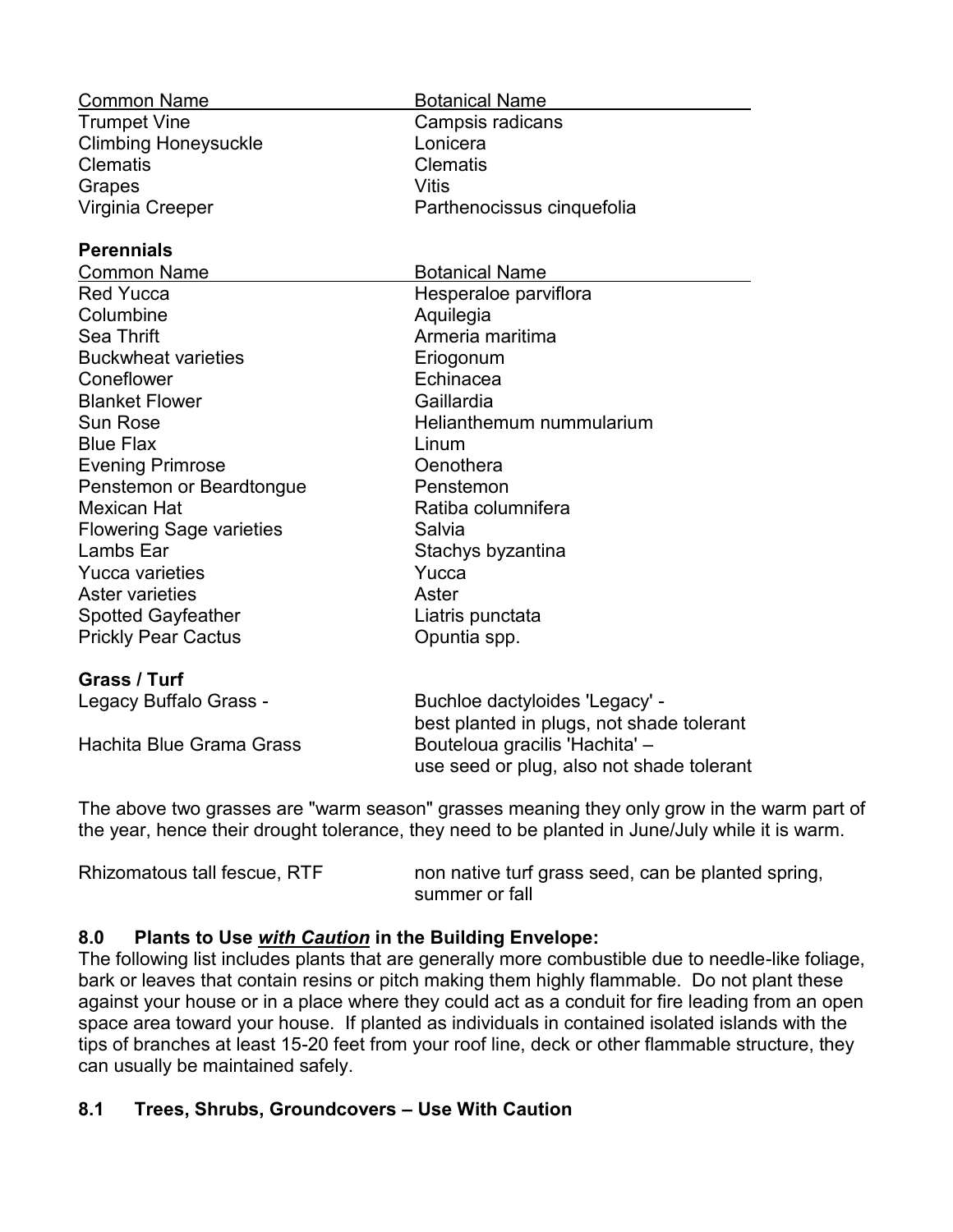| <b>Botanical Name</b>  |
|------------------------|
| Juniperus              |
| Artemesia species      |
| Chrysothamnus species  |
| Thuja species          |
| Achillea species       |
| Lavandula species      |
| Rosemarinus            |
| Phyllostachys, Bambusa |
| <b>Miscanthus</b>      |
| PennisetumFirewise     |
|                        |

#### **Additional Publications for Firewise Landscaping**:

- *Landscaping with Native Plants of the Intermountain Region* Technical Reference 1730-3, BLM, INPS, BSU Horticulture
- *Fire Resistant Plants for Home Landscapes* A Pacific Northwest Extension Publication PNW 590 - OSU, WSU, Uof I
- *Living With Fire – A Guide for the Homeowner*, Great Basin Fire Prevention
- *Forest Service Brochure No 6.305 of the Natural Resource Series*, Phil Hoefer accessed online at<http://www.co.pueblo.co.us/fire/plants.pdf>

Turf Company sod products : <http://www.turfcompany.com/pricelist.html>

### **Informative Websites for Fire Prevention**:

Bureau of Land Management, Nevada:<http://www.nv.blm.gov/wgbcc> Bureau of Land Management, Idaho:<http://www.id.blm.gov/iso/fire/index.htm> Bureau of Land Management, Utah:<http://www.blm.gov/utah/fire/utfire.html> U.S. Forest Service Intermountain Region: [http://fsweb.r4.fs.fed.us](http://fsweb.r4.fs.fed.us/) Firewise: [http://firewise.org](http://firewise.org/) Fire Safe Council: [http://www.firesafecouncil.org](http://www.firesafecouncil.org/) FEMA: [http://www.fema.gov](http://www.fema.gov/) National Interagency Fire Center: [http://www.nifc.gov](http://www.nifc.gov/) Smokey Bear: [http://smokeybear.com](http://smokeybear.com/)